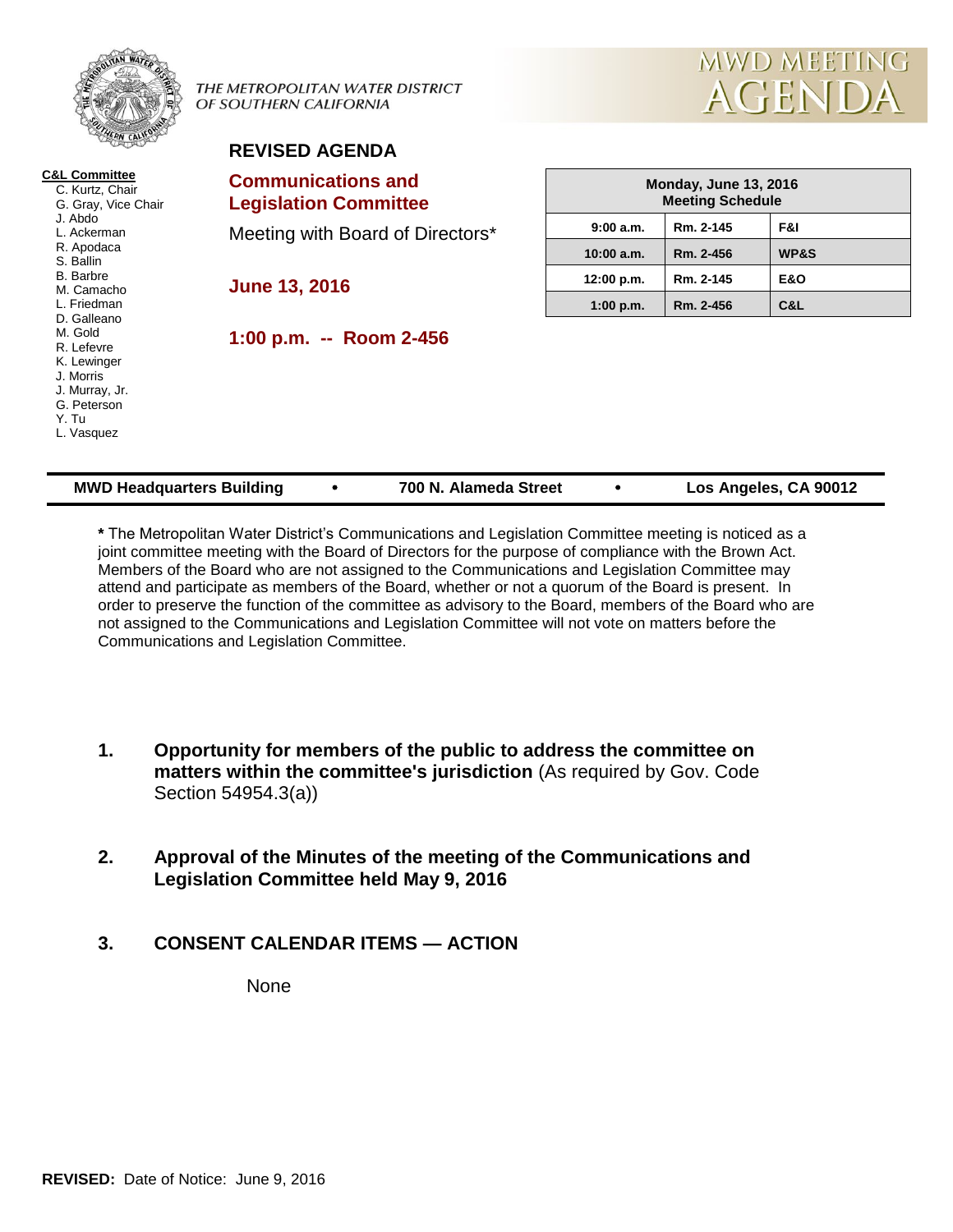# **4. OTHER BOARD ITEMS — ACTION**

| <b>Added</b> | $8 - 7$ | Adopt Policy Principles on Annexation, Service Area Consolidation, or<br>Extension of Water Service by Contract. (C&L)      |
|--------------|---------|-----------------------------------------------------------------------------------------------------------------------------|
|              |         | <b>Recommendation:</b>                                                                                                      |
|              |         | Option #1:                                                                                                                  |
|              |         | Adopt the CEQA determination that the proposed action is not defined as a<br>project under CEQA, and                        |
|              |         | Adopt the Policy Principles on Annexation, Service Area Consolidation, or<br><b>Extension of Water Service by Contract.</b> |
| Added        | $8 - 8$ | Express support for AB 2348 (Levine, D-San Rafael) – Infrastructure<br>investment. (C&L)                                    |
|              |         | <b>Recommendation:</b>                                                                                                      |
|              |         | Option #1:                                                                                                                  |
|              |         | Adopt the CEQA determination that the proposed action is not defined as a<br>project under CEQA, and                        |
|              |         | Authorize the General Manager to express support for AB 2348.                                                               |
| <b>Added</b> | $8 - 9$ | Express opposition, unless amended, to SB 163 (Hertzberg, D-Van Nuys)<br>-- Wastewater treatment: recycled water. (C&L)     |
|              |         | <b>Recommendation:</b>                                                                                                      |
|              |         | Option #1:                                                                                                                  |
|              |         | Adopt the CEQA determination that the proposed action is not defined as a<br>project under CEQA, and                        |
|              |         | Authorize the General Manager to express opposition to SB 163, unless<br>amended.                                           |

# **5. BOARD INFORMATION ITEMS**

None